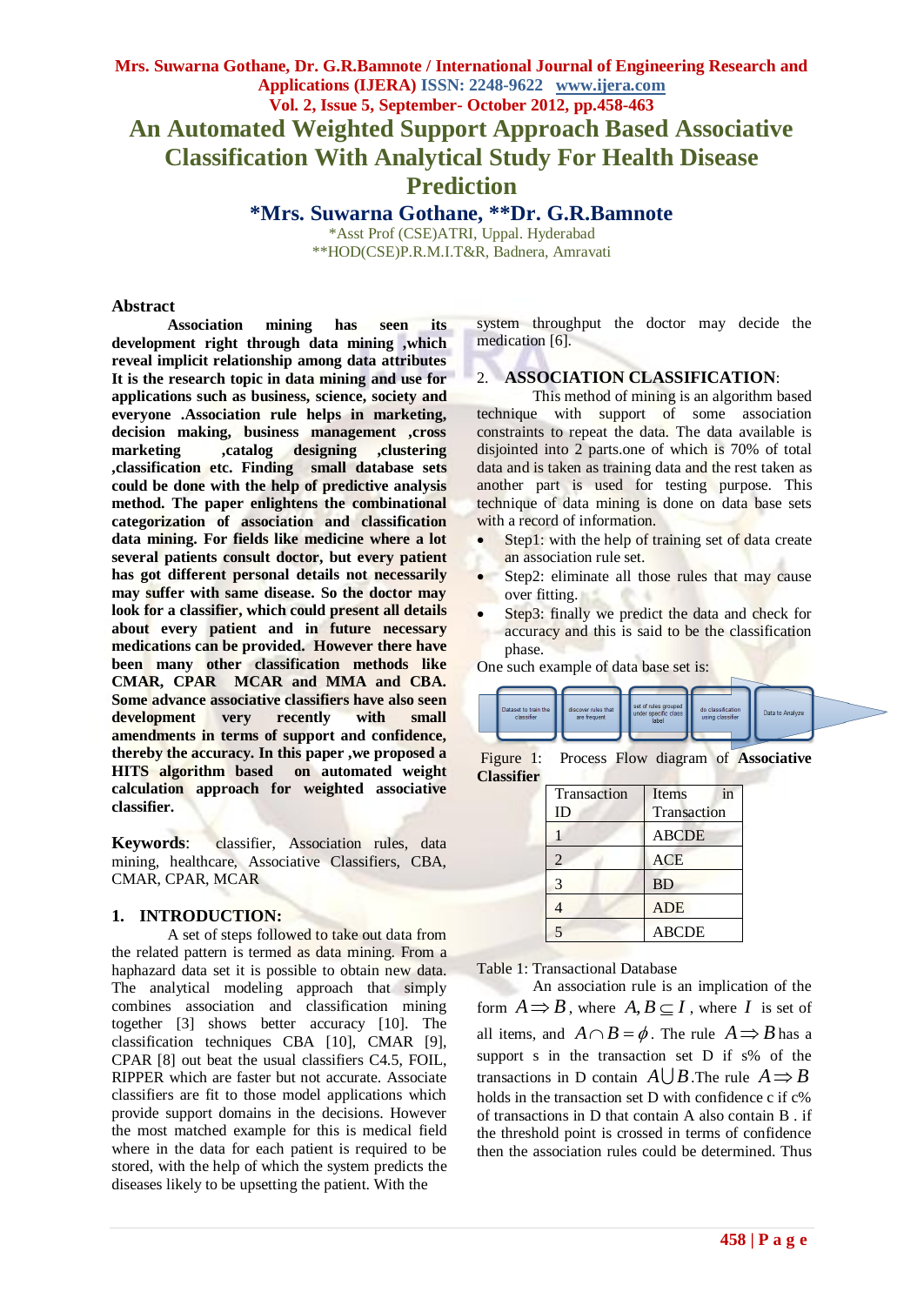the determined rules form a confidence frame with the help of high strength rules.

On a particular set of domains the AC is performed. A tuple is a collection of m attributes  $a_1, a_2, \ldots, a_m$  and consists of another special predictive Attribute (Class Label). However these attributes can be categorized depending action methods. Association rule mining is quite different from AC but still undergo following similarities:

- i. Attribute which is pair (attribute, value), is used in place of Item. For example (BMI, 40) is an attribute in Table 2
- ii. Attribute set is equivalent to Itemset for example ((Age, old), (BP, high)).
- iii. Support count of Attribute  $(A_i, v_i)$  is number of rows that matches Attribute in database.
- iv. Support count of Attribute set  $(A_i, v_i), \dots, (A_m, v_m)$  is number of rows that match Attribute set in data base.
- v. An Attribute  $(A_i, v_i)$  passes the minsup entry if

| Recor          |         | Smok           |                  |            | Heart<br>Disea |
|----------------|---------|----------------|------------------|------------|----------------|
| $d$ ID         | Ag<br>e | es             | Hypertensi<br>on | <b>BMI</b> | se             |
|                | 42      | <b>YES</b>     | <b>YES</b>       | 40         | <b>YES</b>     |
| $\overline{2}$ | 62      | <b>YES</b>     | N <sub>O</sub>   | 28         | N <sub>O</sub> |
| 3              | 55      | N <sub>O</sub> | <b>YES</b>       | 40         | <b>YES</b>     |
| 4              | 62      | <b>YES</b>     | <b>YES</b>       | 50         | <b>YES</b>     |
| 5              | 45      | N <sub>O</sub> | <b>YES</b>       | 30         | N <sub>O</sub> |

 $\text{support count}(A_i, v_i) \ge \min \text{sup}.$ 

Table 2: Sample Database for heart patient.

- vi. An Attribute set  $((A<sub>i</sub>, v<sub>i</sub>)....(A<sub>m</sub>, v<sub>m</sub>))$  passes the min sup entry if support count the min sup entry if support count<br>  $((A_i, v_i), (A_{i+1}, v_{i+1})....(A_j, v_j)) \ge \min \sup.$ <br>
CAR Rules are of form
- vii. CAR Rules are of form CAR Rules are of form<br> $((A_i, v_i), (A_{i+1}, v_{i+1})....(A_j, v_j)) \to c$  where c Class-Label. Where Left hand side is itemset and right hand sigh is class. And set of all attribute and class label together ie ((Ai, vi),  $...,$ (Aj, vj),c) is called rule attribute.
- viii. Support count of rule attribute Support count of rule attribute<br> $((A_i, v_i), (A_{i+1}, v_{i+1})....(A_j, v_j), c)$  is number of rows that matches item in database.
	- Rule attribute Rule attribute<br>  $((A_i, v_i), (A_{i+1}, v_{i+1})....(A_j, v_j), c)$  passes the minsup entry if support count of min sup entry if support count of<br> $((A_i, v_i), (A_{i+1}, v_{i+1})$ .... $(A_i, v_i), c) \ge \min \sup$

An important subset of rules called class association rules (CARs) are used for classification purpose since their right hand side is used for attributes. Its simplicity and accuracy makes it efficient and friendly for end user. Whenever any amendments need to be done in a tree they can be made without disturbing the other attributes.

# 3. **ADVANCEMENTS IN CAR RULE GENERATION**:

The accuracy of the classification however depends on the rules disguised in the classification.to overcome CARs rules inaccuracy in some cases, a new advanced ARM in association with classifiers has been developed. This new advanced technique provides high accuracy and also improves forecast capabilities.

### **3.1. AN ASSOCIATIVE CLASSIFIER BASED ON POSITIVE AND NEGATIVE APPROACH:**

Negative association rule mining and associative classifiers are two relatively new domains of research, as the new associative amplifiers that take advantage of it. The positive association rule of the form  $X \to Y$  to  $\to X \to Y$ ,  $X \to \to Y$  and  $\neg X \rightarrow \neg Y$  with the meaning X is for presence and  $-\overline{X}$  is for absence. Based on correlation analysis the algorithm uses support confidence in its place of using support-confidence framework in the association rule generation. Correlation coefficient measure is added to support confidence framework as it measures the strength of linear relationship between a pair of two variables. For two variables X

and Y it is given by  $\rho = \frac{con(X, Y)}{X}$ .<br>,  $con(X, Y)$  $ho = \frac{\sigma x}{\sigma x \sigma y}$  $=\frac{\text{const}(A, I)}{I}$ , where

 $con(X, Y)$  represents the covariance of two variables and  $\sigma x$  stand for standard difference.

The range of values for  $\sigma$  is between -1 to +1, when it is +1 the variables are completely correlated, if it is  $-1$  the variables are completely independent then  $\square$ equals to 0.when positive and negative rules are used for classification in UCI data sets hopeful results will obtain. Negative association rules are efficient to take out hidden knowledge. And if they are only used for classification, accuracy decreases.

#### **3.2. TEMPORAL ASSOCIATIVE CLASSIFIERS:**

As data is not always static in nature, it changes with time, so adopting chronological dimension to this will give more practical approach and yields much better results as the purpose is to provide the pattern or relationship among the items in time domain. For example rather than the basic association rule of  $\{bread\} \rightarrow \{ butter\}$  mining from the chronological data we can get that the support of  $\{break \rightarrow \{butter\}$  raises to 50% during 7 pm to 10 pm everyday [3],as These rules are more informative they are used to make a strategic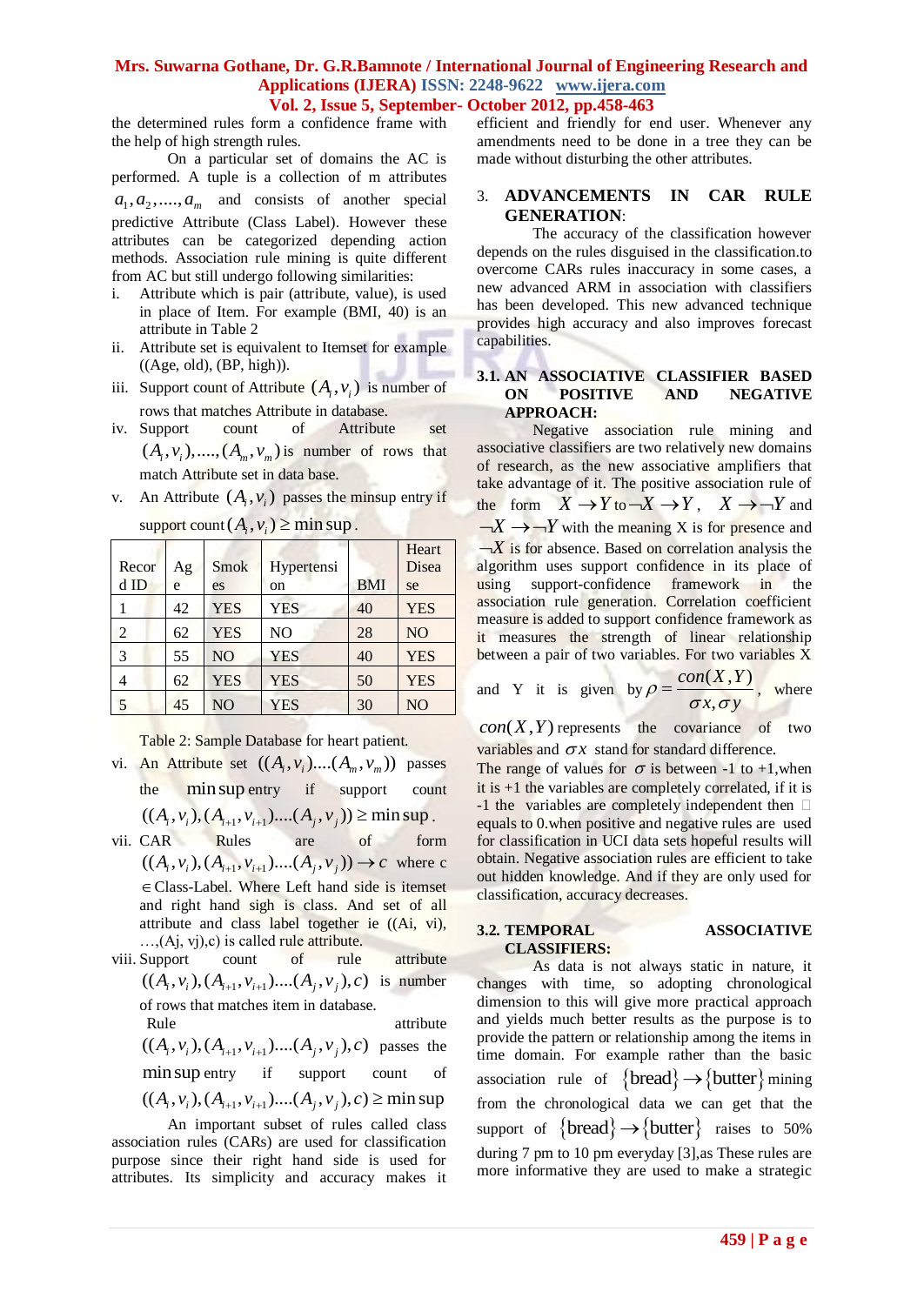decision making. Time is an important aspect in temporal database.

- 1. Scientific, medical, dynamic systems, computer network traffic, web logs, markets, sales, transactions, machine/device performance, weather/climate, telephone calls are examples of time ordered data.
- 2. The volume of dynamic time-tagged data is therefore growing, and continuing to grow,
- 3. as the monitoring and tracking of real-world events frequently require frequent measurements.3.Data mining methods require some alteration to handle special temporal relationships ("before", "after", "during", "in summer", "whenever X happens").
- 4. Time-ordered data lend themselves to prediction – what is the likelihood of an event, given the previous history of events? (e.g., hurricane tracking, disease epidemics)
- 5. Time-ordered data often link certain events to specific patterns of temporal behavior (e.g., network intrusion breaks INS).The new type of AC called Temporal Associative Classifier is being proposed in [3] to deal with above such state. CBA, CMAR and CPAR are customized with temporal measurement and proposed TCBA, TCMAR and TCPAR. To compare the classifying accuracy and implementation time of the three algorithms using temporally customized data set of UCI machine learning data sets an experiment has performed and conclusions are:
- TCPAR performs better than TCMAR and TCBA as it is time consuming for smaller support values but improves in run- time performance as the support increases.
- ii. Using data set the accuracy is considered for each algorithm. The average accuracy of TCPAR is found little better than TCMAR.
- iii. The temporal complement of all the three associative classifiers has shown better classification accuracy as compare to the nontemporal associative classifier. Time-ordered data lend themselves to prediction like what is the likelihood of an event e.g., (hurricane tracking, disease epidemics). The temporal data is useful in predicting the disease in different age group.

### **3.3. ASSOCIATIVE CLASSIFIER USING FUZZY:**

Association Rule: The quantitative attributes are one of preprocessing step in classification. for the data which is associated with quantitative domains such as income, age, price, etc., in order to apply the Apriori-type method association rule mining requirements to separation the domains. Thus, a discovered rule  $\overline{X} \rightarrow \Box Y$  reflects association between interval values of data items. Examples of such rules are "Fruit [1-5kg]  $\rightarrow \Box$  Meat [520\$]",

"Income  $[20-50k$ \$]  $\rightarrow \Box$  Age  $[2030]$ ", and so on [ZC08]. As the record belongs to only one of the set results in sharp boundary problem which gives rise to the notion of fuzzy association rules (FAR).The semantics of a fuzzy association rule is richer and natural language nature, which are deemed attractive. For example, "low-quantity Fruit  $\rightarrow \Box$  normalconsumption Meat" and "medium Income  $\rightarrow$  $\Box$  young Age" are fuzzy association rules, where X's and Y's are fuzzy sets with linguistic terms (i.e., low, normal, medium, and young).An associative classification based on fuzzy association rules (namely CFAR) is proposed to overcome the "sharp boundary" problem for quantitative domains. Fuzzy rules are found to be useful for prediction modeling system in medical domain as most of the attributes are quantitative in nature hence fuzzy logic is used to deal with sharp boundary problems.

3.3.1 Defining Support and confidence measure: New formulae of support and confidence for fuzzy classification rule  $F \rightarrow C$  are as follows:

**Example 18** Support and Confidence for fuzzy classification rule  $\vec{F} \rightarrow \vec{C}$  are as follows:<br> *sup port*  $(F \rightarrow C) = \frac{\text{Sum of membership values of antecedent with class label C}}{\text{Total No. of Records in the Database}}$ 

Total No. of Records in the Database<br>
confidence  $(F \to C) = \frac{\text{Sum of membership values of antecedent with class label C}}{\text{Sum of membership values of antecedent for all class label}}$ 

# **3.4 WEIGHTED ASSOCIATIVE CLASSIFIERS**

Based on the unlike features weights are selected based on this classifier. Every attribute varies in terms of importance. it also important to know that with the capabilities of predicting the weights may be altered. Weighted associative classifiers consist of training dataset  $T = \{r1, r2, r3, \dots r\}$  with set of weight associated with each {attribute, attribute value} pair. Each with record is a set of attribute value and a weight *wi* attached to each attribute of tuple / record. Aweighted framework has record as a triple {ai, vi, wi} where attribute ai is having value vi and weight wi,  $0 < w$ j $< = 1$ . Thus with the help of weights one can easily find out its predicting ability. With this weighted rules like "medium Income young Age" , "{(Age,">62"), (BMI, "45"), (Boold\_pressur, "95- $135"$ },  $\Box$  Heart Disease,(Income[20,000- $30,000$   $\Box$  Age  $[2030]$  could become the criteria of determination. Weights of data as per table 2 are recorded in table 4 with the help of weights mentioned in the table 5 for predicting attributes.

|       |    |                |               |           | Recor |
|-------|----|----------------|---------------|-----------|-------|
|       |    |                |               |           | d     |
| Recor | Ag | Smok           | Hypertensi    | <b>BM</b> | Weig  |
| d ID  | e  | es             | <sub>on</sub> |           | ht    |
|       | 42 | <b>YES</b>     | <b>YES</b>    | 40        | 0.6   |
| 2     | 62 | <b>YES</b>     | NO            | 28        | 0.42  |
| 3     | 55 | N <sub>O</sub> | <b>YES</b>    | 40        | 0.52  |
| 4     | 62 | <b>YES</b>     | <b>YES</b>    | 50        | 0.67  |
| 5     | 45 | N <sub>O</sub> | YES           | 30        | 0.45  |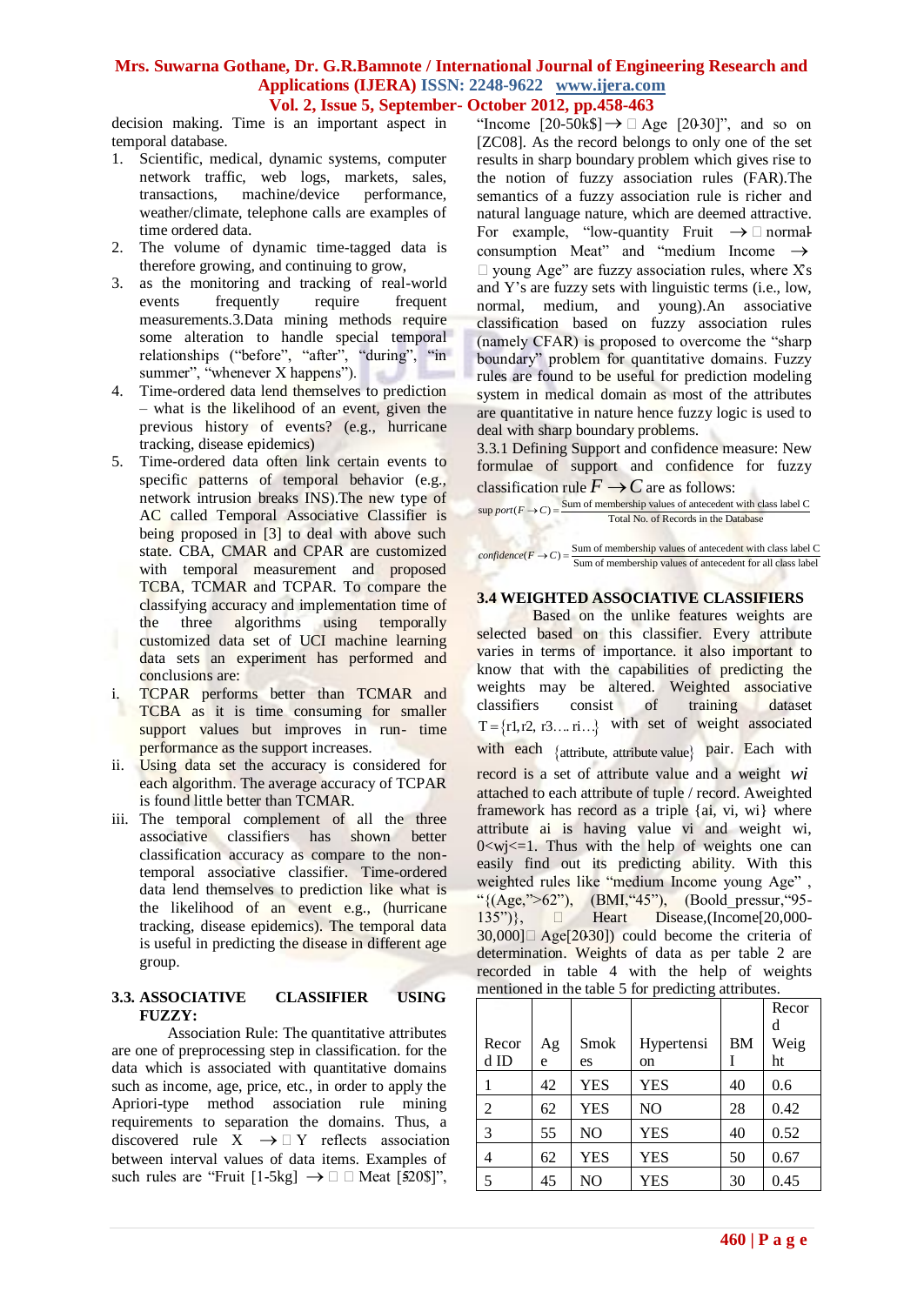Table 4: Relational Database with record weight Here we measure the record weight using fallowing

$$
recordWeight = \frac{\sum_{i=1}^{|I|} w_i}{|I|}
$$

Here

| *I* | is total number of items in record

 $i$  is an item in record

 $w_i$  is weight of the item  $i$ 

#### **3.4.1 Measuring weights using HITS algorithm 3.4.1.1. Ranking Transactions with HITS**

A database of transactions can be depicted as a bipartite graph without loss of information. Let - $D = \{T_1, T_2, \dots, T_m\}$  be a list of transactions and  $I = \{i_1, i_2, \dots, i_n\}$  be the equivalent set of items. Then, clearly D is equivalent to the bipartite graph  $G = (D, I, E)$  where

 $E = \{ (T, i) : i \in T, T \in D, i \in I \}$ 



Fig1: The bipartite graph illustration of a database (a) Database (b) Bipartite graph

Example 1: Consider the database shown in Fig. 1a. It can be consistently represented as a bipartite graph, as shown in Fig. 1b. The graph representation of the transaction database is inspiring. It gives us the idea of applying link-based ranking models to the estimation of transactions. In this bipartite graph, the support of an item i is proportional to its degree, which shows again that the classical support does not consider the variation between transactions. However, it is critical to have different weights for different transactions in order to return their different importance. The assessment of item sets should be derivative from these weights. Here comes the question of how to acquire weights in a database with only binary attributes. Intuitively, a good transaction, which is highly weighted, should contain many good items; at the same time, a good item should be contained by many good transactions. The reinforcing relationship of transactions and items is just like the relationship between hubs and authorities in the HITS model [3]. Regarding the transactions as "pure" hubs and the items as "pure" authorities, we can apply HITS to this bipartite graph. The following equations are used in iterations:<br> $auth(i) = \sum_{T:i \in T} hub(T), hub(T) = \sum_{i:i \in T}auth(i)...($ equations are used in iterations:

can apply HITS to this bipartite graph. The following equations are used in iterations:  
\n
$$
auth(i) = \sum_{T:i \in T} hub(T), hub(T) = \sum_{i:i \in T}auth(i)...(1)
$$

When the HITS model finally converges, the hub weights of all transactions are obtained. These

weights represent the potential of transactions to contain high-value items. A transaction with few items may still be a good hub if all component items are top ranked. Conversely, a transaction with many ordinary items may have a low hub weight.

#### **3.4.1.2. W-support - A New Measurement:**

Item set estimation by support in classical association rule mining [1] is based on counting. In this section, we will introduce a link-based measure called w-support and formulate association rule mining in terms of this new concept.

The previous section has established the application of the HITS algorithm [3] to the ranking of the transactions. As the iteration converges, the authority

weight 
$$
auth(i) = \sum_{T : i \in T} hub(T) \text{ represents the}
$$

"significance" of an item I, accordingly, we generalize the formula of  $auth(i)$  to depict the significance of an arbitrary item set, as the following definition shows:

Definition 1: The w-support of an item set  $X$  is defined as

defined as  
\n
$$
w \sup p(X) = \frac{\sum_{T:X \subset T \land T \in D} hub(T)}{\sum_{T:T \in D} hub(T)} ....(2)
$$

Where  $hub(T)$  is the hub weight of transaction T. An item set is said to be significant if its w-support is larger than a user specified value Observe that replacing all  $hub(T)$  with 1 on the right hand side of  $(2)$  gives supp $(X)$ . Therefore, wsupport can be regarded as a generalization of support, which takes the weights of transactions into account. These weights are not determined by assigning values to items but the global link structure of the database. This is why we call w-support link based. Moreover, we claim that w-support is more reasonable than counting-based measurement.

| ID             | <b>Symptoms</b>       | Weight  |
|----------------|-----------------------|---------|
| 1              | Age < 40              | 0.1     |
| 2              | $40 <$ Age $< 58$     | 0.2     |
| 3              | Age > 58              | 0.3     |
| $\overline{4}$ | $Smokes = yes$        | 0.8     |
| 5              | $Smokes = no$         | 0.7     |
| 6              | $Hypertension = yes$  | 0.6     |
| 7              | $Hypertension = no$   | 0.5     |
| 8              | $BM \leq 25$          | 0.1     |
| 9              | $26 \leq BMI \leq 30$ | 0.3     |
| 10             | $31 \leq BMI \leq 40$ | 0.5     |
| 11             | BMI > 40              | $0.8\,$ |

Table 5: weights calculated using anticipated algorithm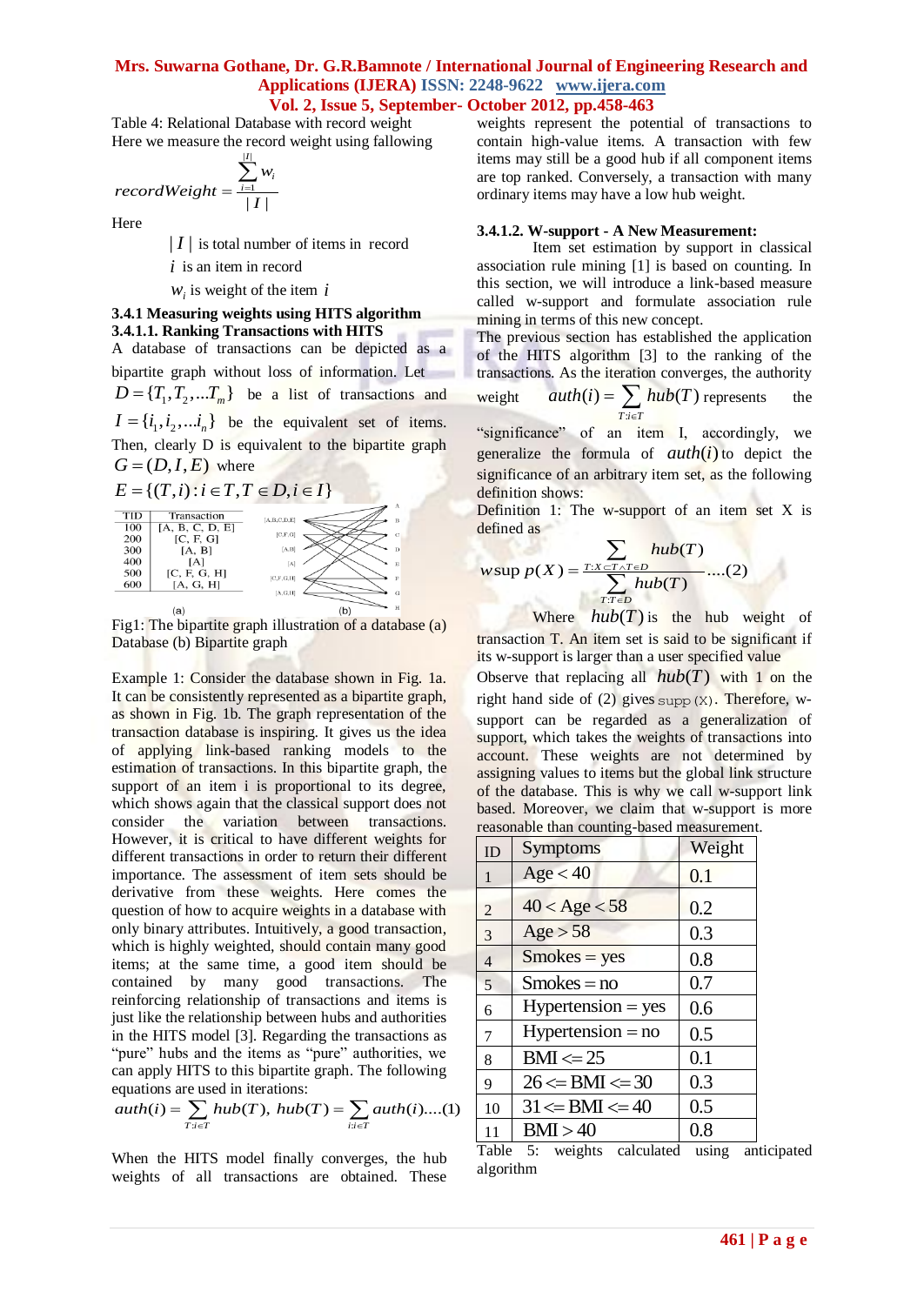# **3.4.2 Defining Support and confidence measure:**

New formulae of support and confidence for classification rule  $X \rightarrow class \_Label$ , where X is set of weighted items, is as follows: Weighted Support: Weighted support WSP of rule  $X \rightarrow class$  *Label* , where X is set of non empty subsets of attribute value set, is part of weight of the record that contain above attribute-value set comparative to the weight of all transactions.

$$
v1 = \sum_{i=1}^{|X|} weight(r_i)
$$
  

$$
v2 = \sum_{k=1}^{|n|} weight(r_i)
$$
  

$$
WSP(X \rightarrow Class\_Label) = \frac{v1}{v2}
$$

The classification accuracy development for Weighted associative classifier with proposed weight measurement approach can be observable in fig 2 and fig 3.

1

Fig 2: A line chart demonstration of classification accuracy differences between Traditional pre assigned weighted associative classifier(PAWS-Associative classifier) and proposed automated<br>weighted support associative classifier(AWSweighted support associative classifier(AWS-Associative Classifier)



# **4. REFINING SUPPORT AND CONFIDENCE MEASURES TO VALIDATE DOWNWARD CLOSURE PROPERTY:**

The downward closure property is the key part of Apriori algorithm.it states that any super set can't be frequent unless and until its itemset isn't frequent. The itemsets that are already found to be frequent are added with new items based on the algorithm. However changes in support and confidence shall not show its result on this property and also AC associated with advanced rule developer. The terms support and confidence are to be replaced with weighted support and weighted confidence respectively in WAC which elicits that weighted support helps maintain weighted closure property.

### **CONCLUSION:**

This advanced AC method could be applied in real time scenario to get more accurate results. This needs lot of prediction to be done based on its capabilities which could be improved.It find it major application in the field of medical where every data has an associated weight. The proposed HITs algorithm based weight measurement model is significantly improving the quality of classifier.

### **REFERENCES:**

- [1]. SunitaSoni ,JyothiPillai,O.P. Vyas An Associative Classifier Using Weighted Association Rule2009 International Symposium on Innovations in natural Computing, World Congress on Nature & **Biologically**
- [2]. Zuoliang Chen, Guoqing Chen BUILDING AN ASSOCIATIVE CLASSIFIER BASED ON FUZZY ASSOCIATION RULES International Journal of Computational Intelligence Systems, Vol.1, No. 3 (August, 2008), 262 - 273
- [3]. RanjanaVyas, Lokesh Kumar Sharma, Om Prakashvyas, Simon ScheiderAssocitive Classifiers for Predictive analytics: Comparative Performance Study, second UKSIM European Symposium on Computer Modeling and Simulation 2008.
- [4]. E.RamarajN.VenkatesanPositive and Negative Association Rule Analysis in Health Care Database ,IJCSNS International Journal of Computer Science and Network Security, VOL.8 No.10, October 2008,325- 330.
- [5]. Khan, M.S. Muyeba, M. Coenen, F A Weighted Utility Framework for Mining Association Rules, Symposium Computer Modeling and Simulation, 2008. EMS '08. Second UKSIM European, page(s): 87-92.
- [6]. FadiThabtah, A review of associative classification mining, The Knowledge Engineering Review, Volume 22, Issue 1 (March 2007), Pages 37-65, 2007.
- [7]. LuizaAntonie, University of Alberta, Advancing Associative Classifiers Challenges and Solutions, Workshop on Machine Learning, Theory, Applications, Experiences 2007
- [8]. Feng Tao, FionnMurtagh and Mohsen Farid. Weighted Association Rule Mining using Weighted Support and Significance Framework Proceedings of the ninth ACM SIGKDD international conference on Knowledge discovery and data mining 2003, Pages:661-666 Year of Publication: 2003
- [9]. Yin, X. & Han, J. CPAR: Classification based on predictive association rule. In Proceedings of the SIAM International